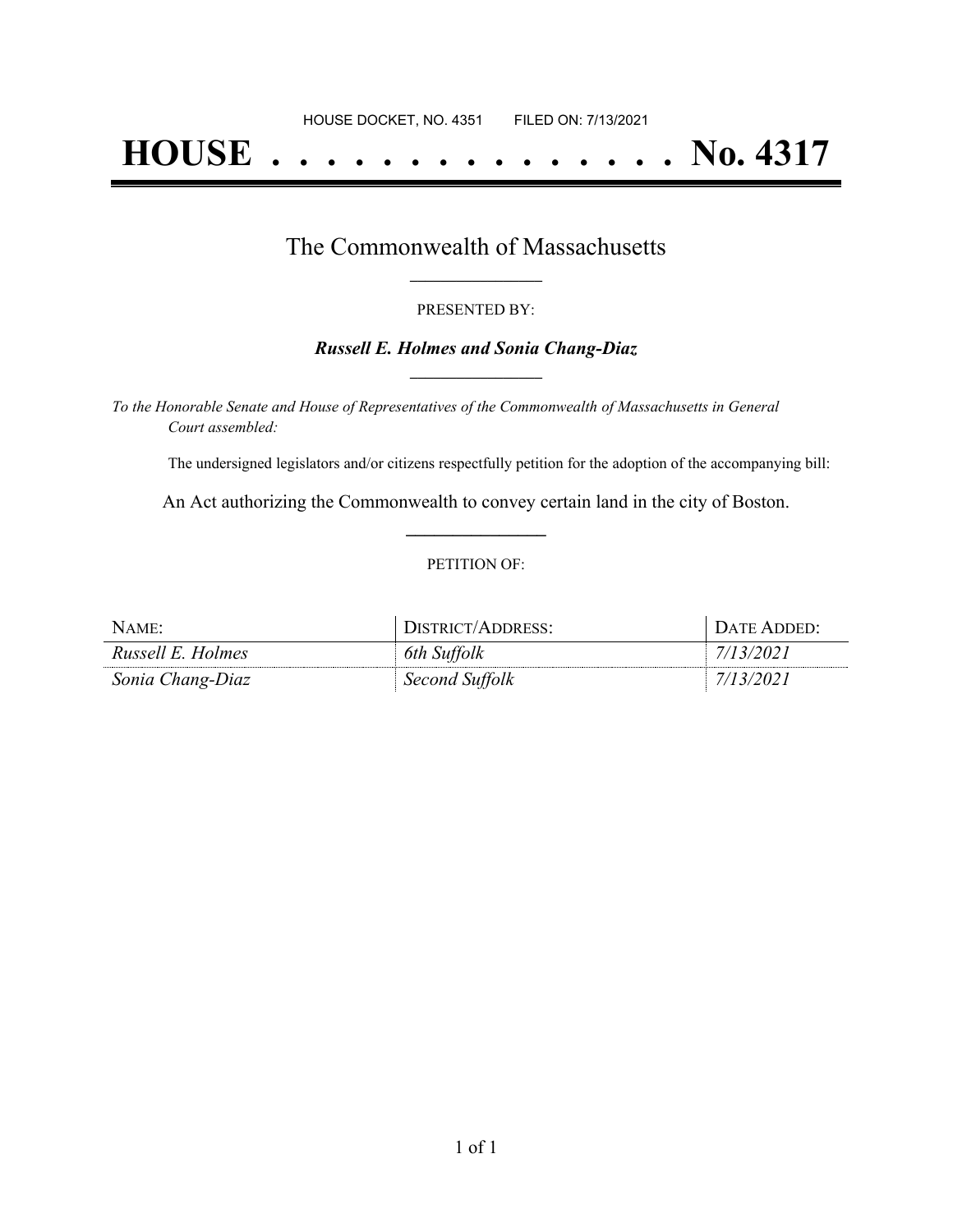# HOUSE DOCKET, NO. 4351 FILED ON: 7/13/2021 **HOUSE . . . . . . . . . . . . . . . No. 4317**

By Representative Holmes of Boston and Senator Chang-Diaz, a joint petition (subject to Joint Rule 12) of Russell E. Holmes and Sonia Chang-Diaz that the commissioner of Capital Asset Management and Maintenance be authorized to convey a certain parcel of land located in the city of Boston to Worcester City Campus Corporation for the University of Massachusetts Medical School's MassBiologics. State Administration and Regulatory Oversight.

## The Commonwealth of Massachusetts

**In the One Hundred and Ninety-Second General Court (2021-2022) \_\_\_\_\_\_\_\_\_\_\_\_\_\_\_**

**\_\_\_\_\_\_\_\_\_\_\_\_\_\_\_**

An Act authorizing the Commonwealth to convey certain land in the city of Boston.

*Whereas,* The deferred operation of this act would tend to defeat its purpose, which is to convey certain land located in the City of Boston, therefore it is hereby declared to be an emergency law, necessary for the immediate preservation of the public convenience.

Be it enacted by the Senate and House of Representatives in General Court assembled, and by the authority *of the same, as follows:*

| $\mathbf{1}$   | SECTION 1. Notwithstanding sections 32 through 37, inclusive of chapter 7C of the                    |
|----------------|------------------------------------------------------------------------------------------------------|
| $\overline{2}$ | General Laws, section 301 of chapter 60 of the acts of 1994, section 303 of chapter 159 of the       |
| 3              | acts of 2000, sections 1 through 3, inclusive of chapter 202 of the acts of 2002, or any other       |
| 4              | general or special law to the contrary, the commissioner of the division of capital asset            |
| 5              | management and maintenance may convey to Worcester City Campus Corporation a certain                 |
| 6              | parcel of land located in the city of Boston for the purpose of developing facilities to support the |
| $\overline{7}$ | mission and operations of the University of Massachusetts Medical School's MassBiologics             |
| 8              | facility located on adjacent parcels of land, the University's other programs located throughout     |
| 9              | the Commonwealth and to support future biotechnology laboratory, research, education, office,        |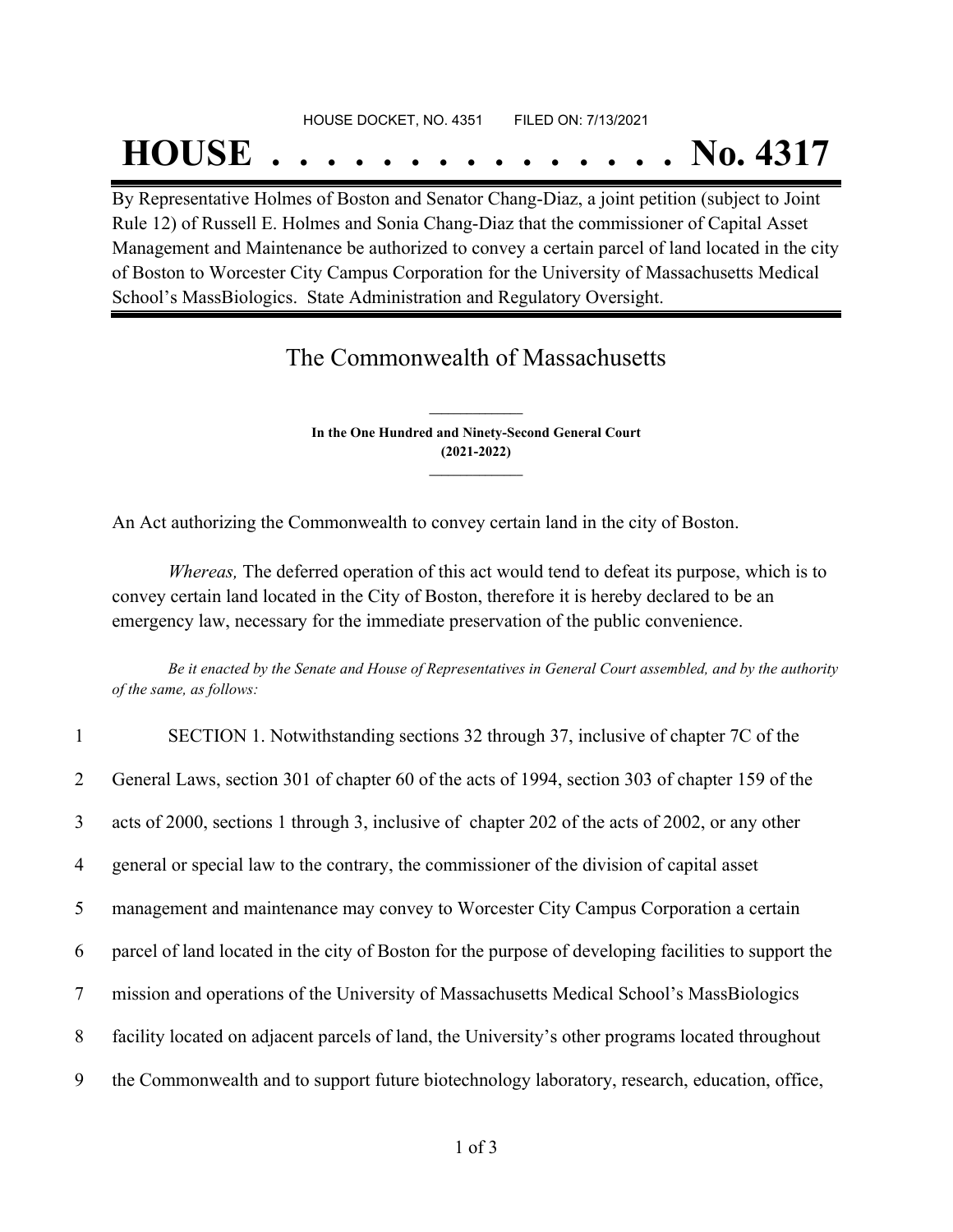administrative and support uses, consistent with the applicable zoning laws, rules, regulations and by-laws, in this act referred to as the "project". The parcel contains approximately 4 acres and is shown on a plan on file in the office of the division of capital asset management and maintenance. The commissioner may determine the exact boundaries of the parcel based upon a survey. The commissioner may grant such easements as may be necessary to facilitate the project. The purposes for which the project shall be used may be changed, with the prior written consent of the commissioner.

 SECTION 2. Notwithstanding the foregoing, the amount of consideration for the conveyance of the parcel shall be determined under section 301 of chapter 60 of the acts of 1994.

 SECTION 3. The commissioner and the Worcester City Campus Corporation shall enter into a land disposition agreement which shall, without limitation, (i) require that the consideration be paid to the Commonwealth in full at the time the parcel is conveyed to the Worcester City Campus Corporation, (ii) provide that a portion of the consideration shall be 23 contributed to the Boston State CAC Trust Fund established pursuant to the Boston State CAC Trust Fund Agreement dated April 2005, and (iii) require that the University of Massachusetts Medical School provide educational components, courses, internships and other opportunities to students including, but not limited to, the Elementary and High schools in the surrounding area and Roxbury community college, to gain experience in biomedical manufacturing and supporting functions, on such terms and conditions as the division of capital asset management and maintenance and Worcester City Campus Corporation deem appropriate.

 SECTION 4. The Worcester City Campus Corporation shall be responsible for all costs and expenses related to the transaction authorized by this act including, but not limited to, costs

of 3